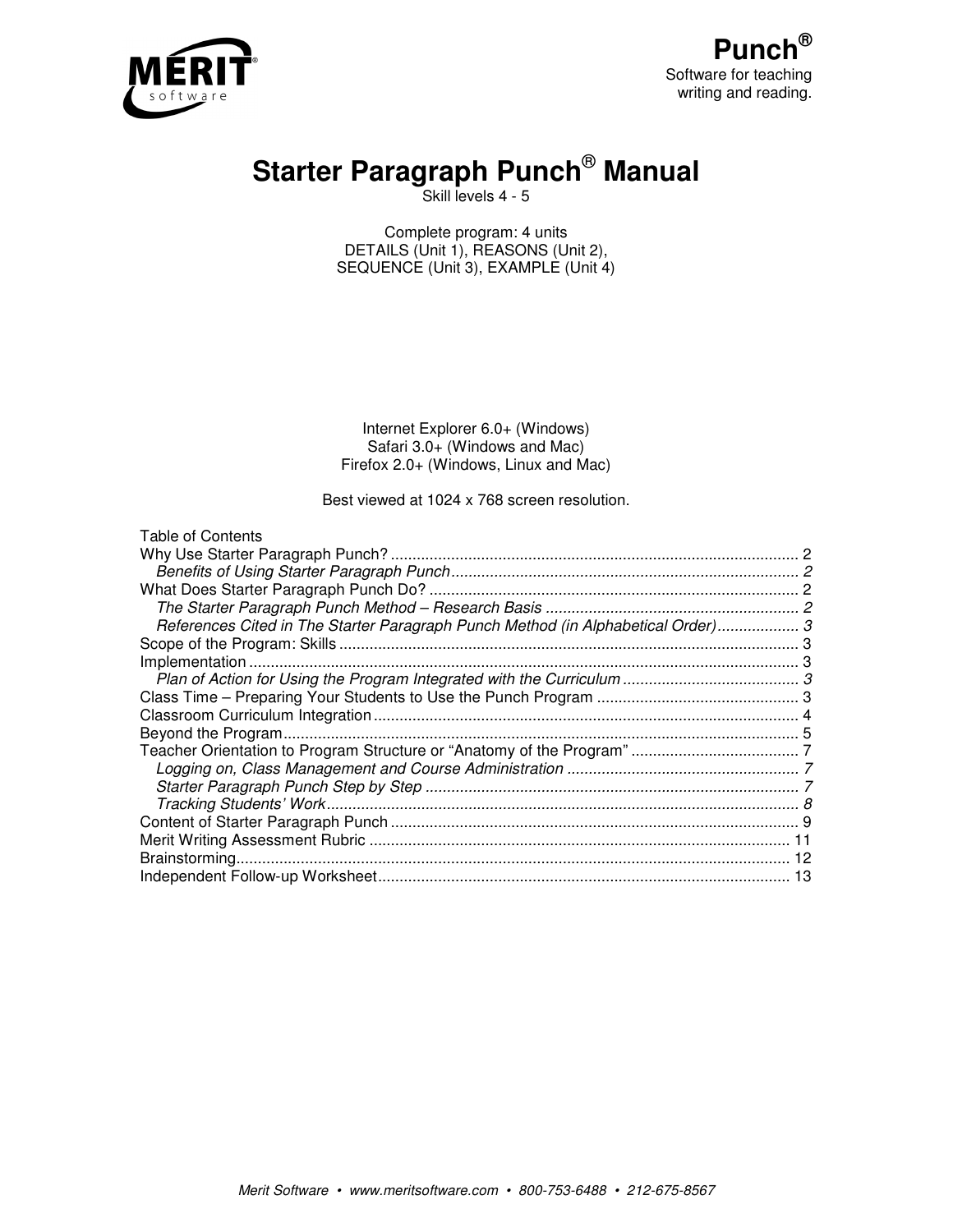# **Why Use Starter Paragraph Punch?**

Benefits of Using Starter Paragraph Punch

- 1. Effective research-based computer-assisted instruction: embedded cognitive strategies, e.g., repetition; rehearsal of content; paraphrasing; drawing inferences; use of illustrative examples
- 2. Student control over amount and sequence of work performed and extent of review needed, leading to increased mastery and improved attitude towards learning
- 3. Improvement of writing skills
	- a. Recognition of points of difficulty and confusion
	- b. Advancement at student's own pace
	- c. Scaffolding and enhancing comprehension
- 4. Generalization of skills to other contexts and situations, i.e., transferring these skills to other academic areas
- 5. Appropriate for students of all skill levels
	- a. Effectiveness seen notably in low-achieving students
	- b. Improvement in proficiency among students in middle quartiles
	- c. Enrichment for students in upper quartile
- 6. Detailed class management via Merit Software record keeper
	- a. Teacher can track and check students' progress
	- b. Teacher can track and intervene at points of difficulty
	- c. Student records may be exported into spread-sheets

# **What Does Starter Paragraph Punch Do?**

# The Starter Paragraph Punch Method – Research Basis

- 1. Engages cognitive thinking and metacognitive strategies step by step step (Bloom and Krathwohl, 1956)
- 2. Supports constructivist learning by providing students with choices; decisions; multiplecompletion paths for writing tasks (Shepard, 2000)
- 3. Explicitly teaches steps necessary for planning, revising, and/or editing text; increases students' independent writing skills. (Graham, 2006).
	- a. Teaches different ways to write a paragraph
	- b. Shapes further learning responses through interactive feedback
- 4. Provides a way for a wide range of students to get personal feedback when learning the writing process (Matsumura, Patthey-Chavez, Valdes, and Garnier, 2004).
- 5. Improves comprehension of students struggling with language arts skills and produces gains across the curriculum in social studies, science and mathematics (O'Byrne, Securro, Jones, and Cadle, 2006).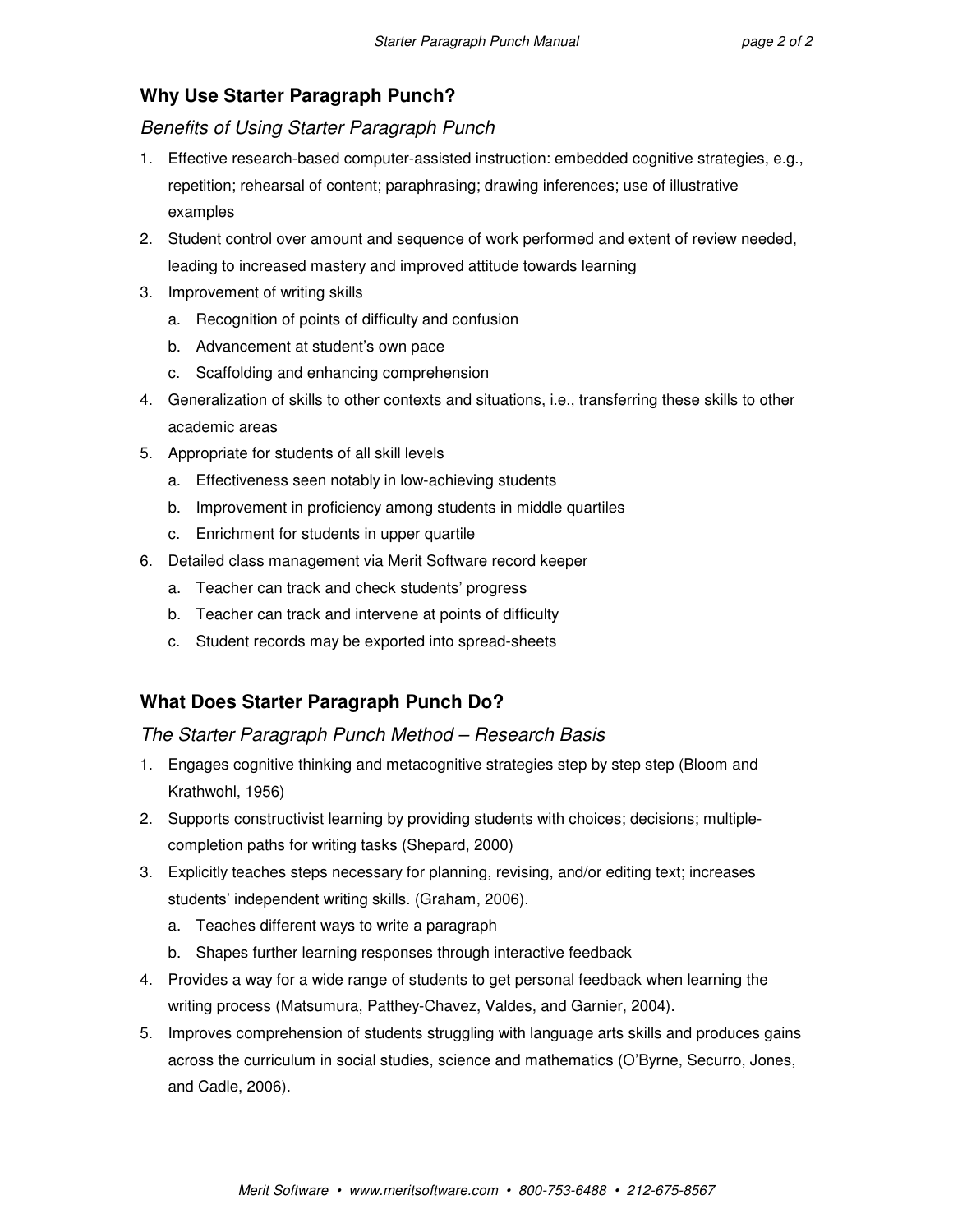References Cited in The Starter Paragraph Punch Method (in Alphabetical

## Order)

Bloom, B.S., and Krathwohl, D.R., Taxonomy of Educational Objectives: The Classification of Educational Goals, by a committee of college and university examiners, Longmans, Green, 1956.

Graham, S., Strategy Instruction and the Teaching of Writing: A Meta-Analysis, Handbook of Writing Research, 2006.

Matsumura, L.C., Patthey-Chavez, C.G., Valdes, R., and Garnier, H., Teacher Feedback, Writing Assignment Quality, and Third-Grade Students' Revision in Lower- and Higher-Achieving Urban Schools, The Elementary School Journal, 2002.

O'Byrne, B., Securro, S., Jones, J., Cadle, B., Making the cut: the impact of an integrated learning system on low-achieving middle school students, Journal of Computer-Assisted Learning, 2006.

Shepard, L.A., The Role of Assessment in a Learning Culture, Educational Researcher, 2000.

# **Scope of the Program: Skills**

- 1. Contains 4 units
- 2. Provides writing prompts (topics) and writing questions
- 3. Guides students step by step through sentence and paragraph development
- 4. Focuses on a different kind of paragraph for each unit
- 5. Provides a computer-assisted approach to teaching writing through specific skills as well as brainstorming, organizing, expanding ideas and revising

# **Implementation**

## Plan of Action for Using the Program Integrated with the Curriculum

- 1. Suggested allocation of time for using the program
	- a. 2 sessions per week
	- b. 35-40 minutes per session
	- c. 2-3 sessions to complete each writing topic
- 2. Suggested overview of student sessions
	- a. **First session:** Choosing a topic, brainstorming, pre-writing, writing and organizing
	- b. **Second and third sessions:** Revising, editing, proofreading and publishing
- 3. Tracking students' work
	- a. checking progress using reports and the online portfolio
	- b. intervening with individual students or the whole class as dictated by work in progress
	- c. using completed work to assess both individual and overall class progress

# **Class Time – Preparing Your Students to Use the Punch Program**

- 1. Skills students need to be able to use the program
	- a. put ideas together in words and phrases
	- b. read and follow directions
	- c. use a computer, type and use a mouse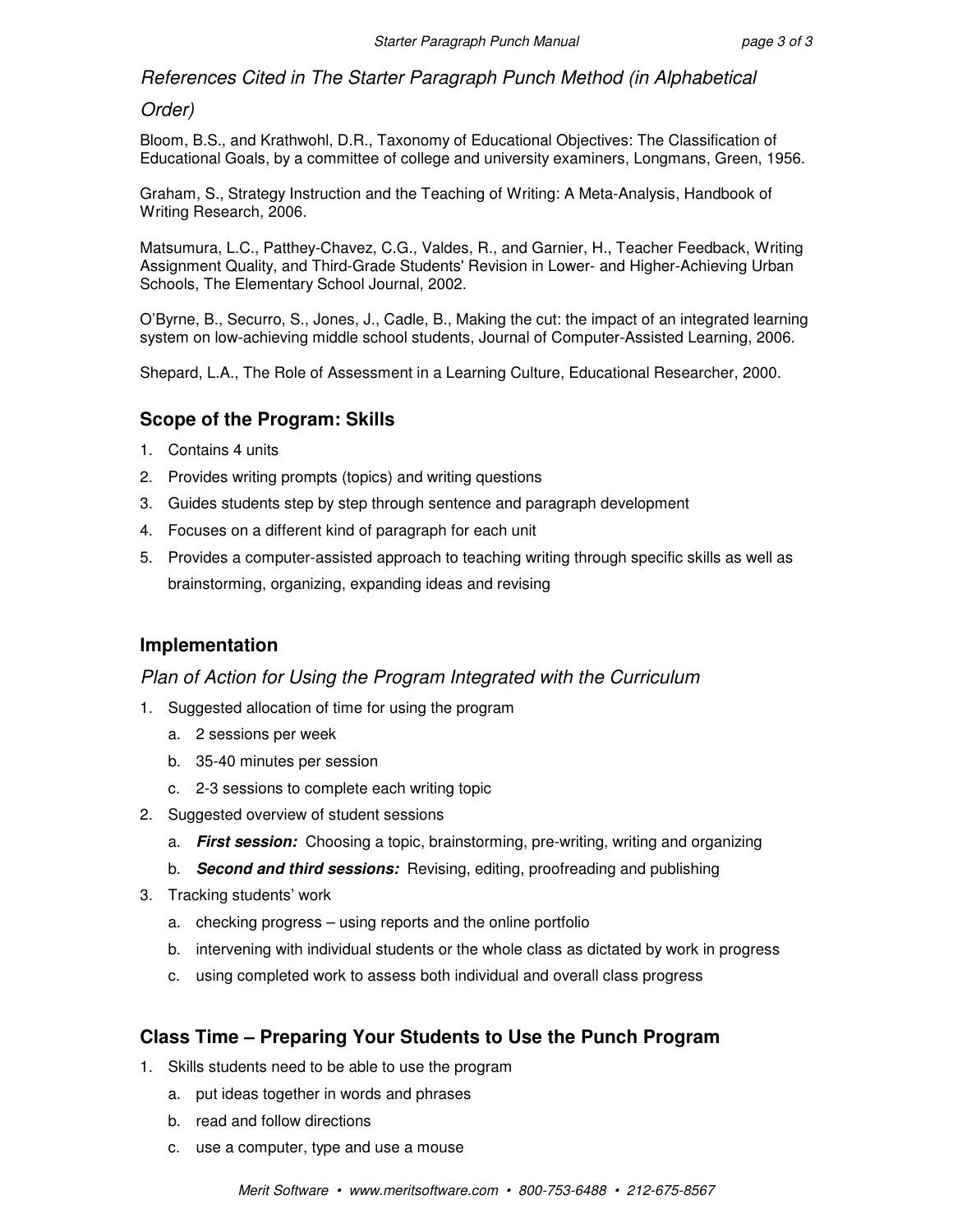- 2. Classroom instruction on writing a paragraph using the Punch process
	- a. pre-writing brainstorming (spelling not important in this step)
	- b. modeling opening sentence
	- c. body writing complete sentences
	- d. organizing
	- e. transition
	- f. concluding sentence
	- g. revising
	- h. proofreading (spellchecker will be available in this step)
	- i. publishing
- 3. Classroom instruction on the use of the software program how the program works
	- a. "My Progress" (shows how far along the student is in the program)
	- b. choosing a topic (16 topics in the series)
	- c. prompts (questions to guide student to enter appropriate information; 1548 prompts)
	- d. input boxes (places for the student to enter his or her own words, phrases or sentences)
	- e. tips
		- i) for the student who is not sure of the directions
		- ii) for the student who wants suggestions about what to enter in input boxes
	- f. notepads pre-writing, writing, paragraph (places where student inputs are recorded)
	- g. topic sentence and concluding sentences (examples are provided)
	- h. revising tools (how to change text, add, remove, move text)

# **Classroom Curriculum Integration**

- 1. Preparation: Classroom instruction on writing a good paragraph via modeling
	- a. webbing, outlining
	- b. opening sentence
	- c. body writing complete sentences
	- d. concluding sentence
- 2. While using the program: practice and solidification of skills via classroom review
	- a. topic and concluding sentences
	- b. body
	- c. revision
	- d. vocabulary
	- e. connectives (transitional words)
	- f. editing proper punctuation/usage/capitalization
- 3. While using the program: classroom follow-up
	- a. Sharing in small groups or with whole class
		- i) editing
		- ii) revision–small group or class suggestions may encourage students to go back to program to use revising tools
		- iii) modeling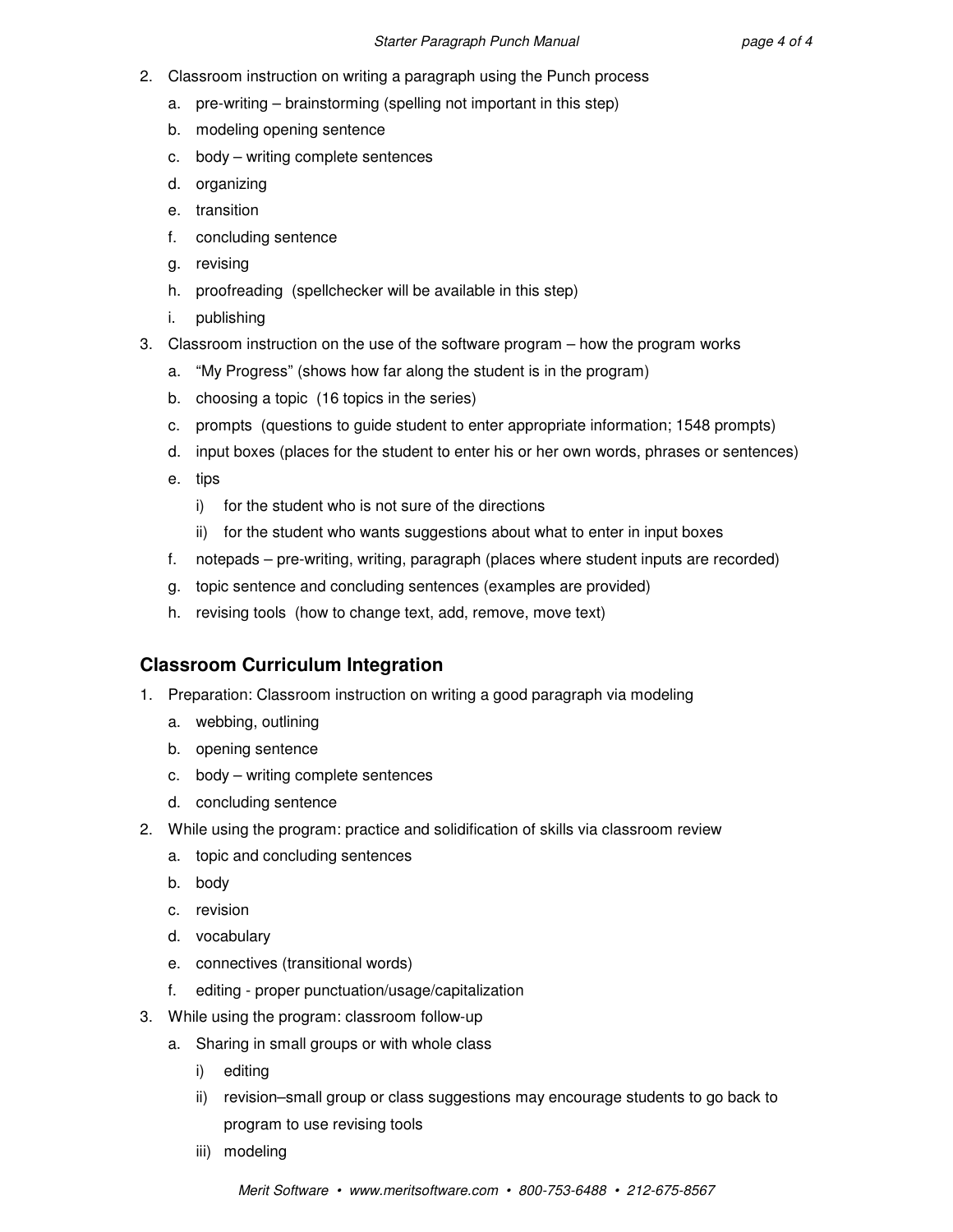- (1) small group
- (2) whole class
- b. Mini-lessons for small groups or whole class
	- i) grammar/usage
	- ii) sentence structure
	- iii) spelling
	- iv) vocabulary/language
	- v) revision
	- vi) topic/supporting/concluding sentences
- 4. Publishing
	- i) Use completed writing topics to create individual writing portfolios
	- ii) Share portfolios with other students

# **Beyond the Program**

- 1. Have students continue with their Merit writing program until they reach Revising. Ask them to work in pairs, helping each other as they edit.
- 2. Have students break into small groups and share their printed writing, telling what they like about each other's writing, and giving any suggestions.
- 3. Put together a class publication of work done with this program.
- 4. Trade paragraphs with a partner and edit each other's work.
- 5. Use the Merit Software Punch process to practice independent writing.
	- a. Have students use the Independent Follow-up Worksheet to work step by step.
	- b. Have students check off steps on the Independent Follow-up Worksheet as they complete them.
- 6. Use the Merit Writing Assessment to evaluate student skills.
	- a. Meet with students for independent writing conferences whenever possible.
	- b. Point out strengths in their writing.
	- c. Point out how they have improved over time.
	- d. Explain which ideas continue to need improvement.
	- e. Intervene with individual students or with the whole class as needed.
- 7. Create a bridge from language arts to other academic subjects.
	- a. Have students use the Merit Software Punch process to comprehend other kinds of subject-area content, and to improve their writing across the curriculum.
	- b. Explain how students may use the Merit Software Punch steps they have learned while doing social studies or science writing assignments.
		- i) Have students work together in small groups after reading a social studies or science text.
		- ii) Give group members a writing topic.
		- iii) Have group members work together filling out the Brainstorming Worksheet.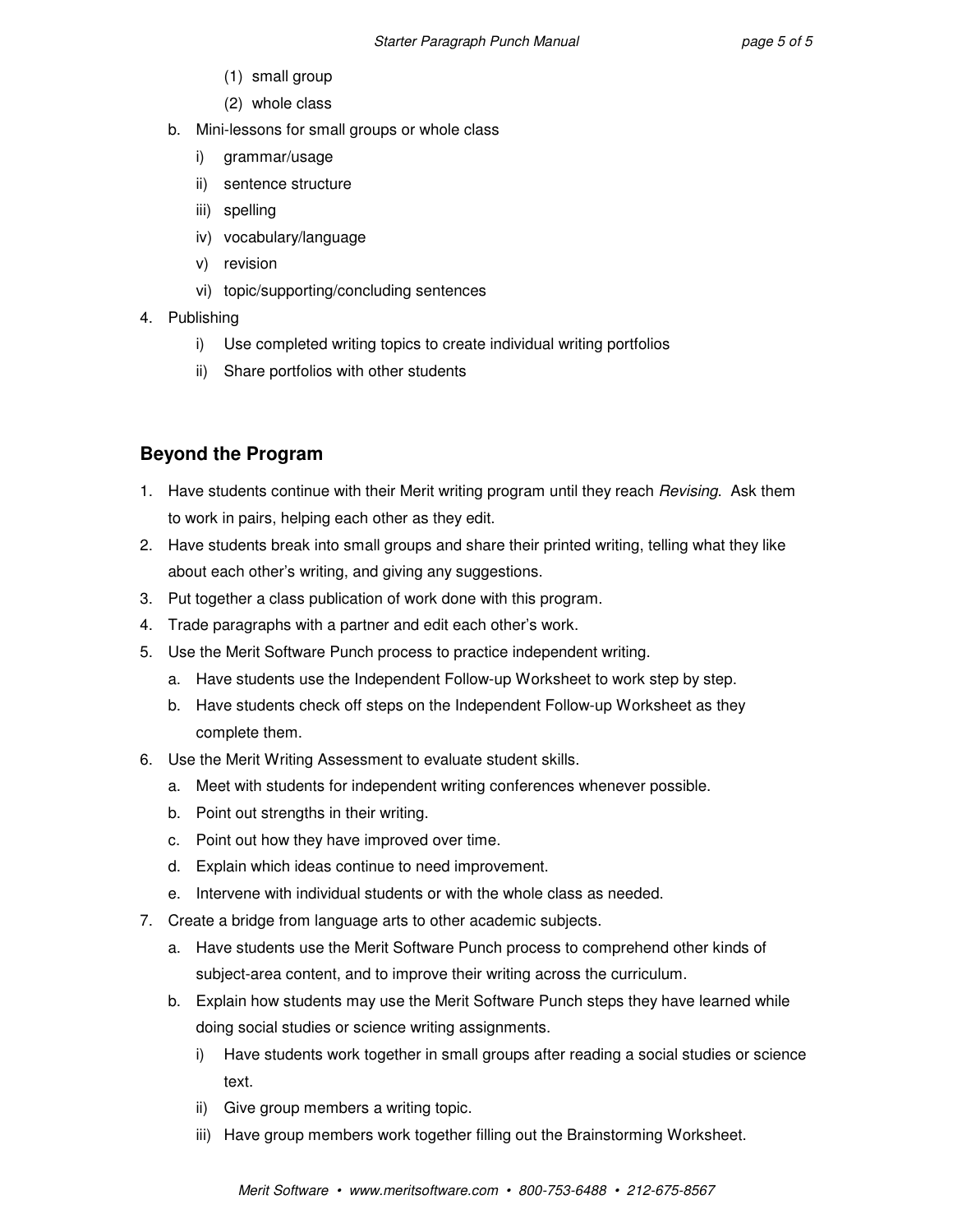iv) Have students return to the Independent Follow-up Worksheet while completing their writing assignment.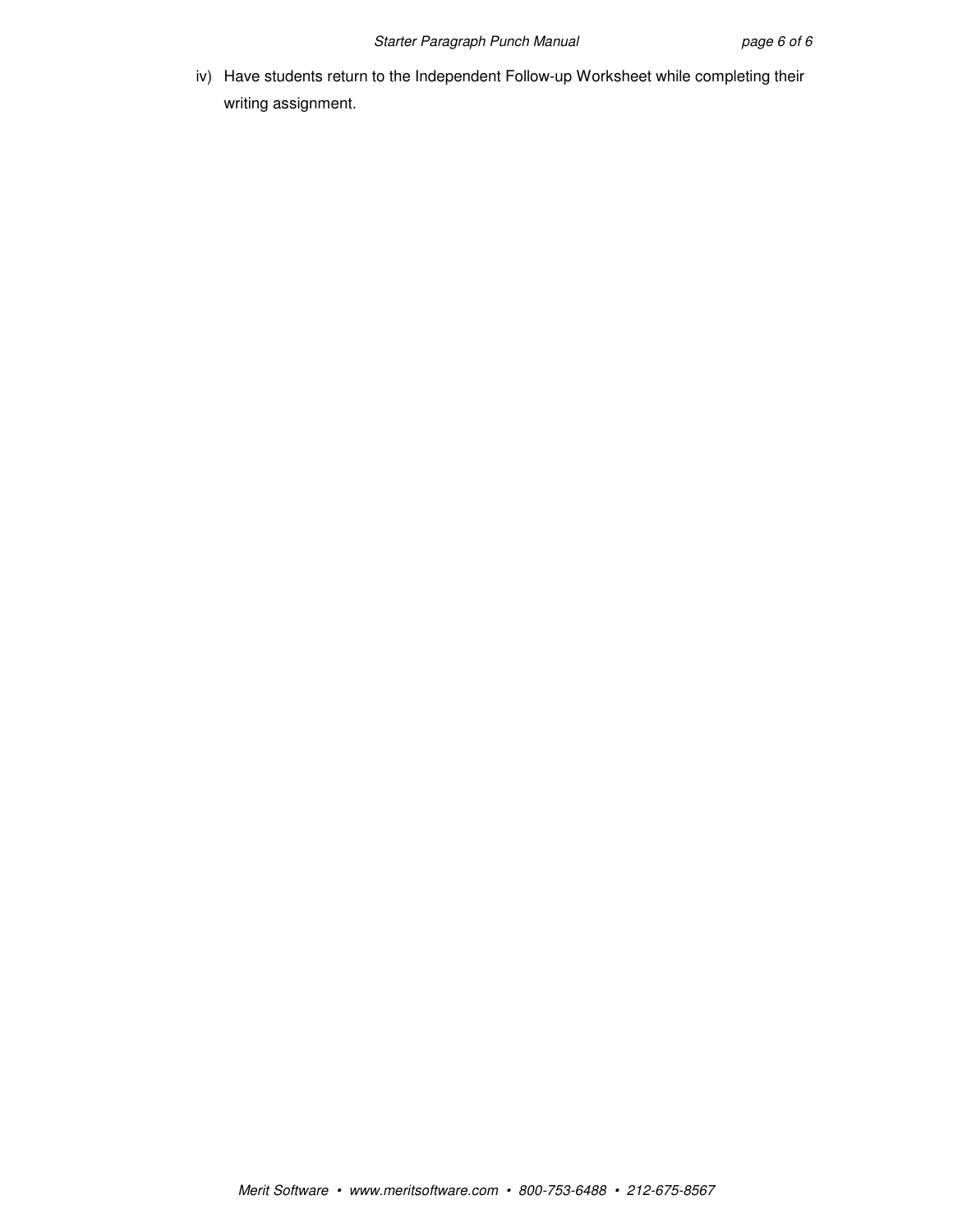# **Teacher Orientation to Program Structure or "Anatomy of the Program"**  Logging on, Class Management and Course Administration

All users log on to www.meritonlinelearning.com with their user name and password. The system displays each user's personalized Homepage. Students see their individualized coursework and click on a program unit to start the lesson.

The parent/tutors' Homepages include tools for adding students. School administrators' Homepages include tools for creating courses and adding both teachers and students.

# Starter Paragraph Punch Step by Step

**INTRODUCTION:** Introduces a specific type of paragraph - one that presents reasons, details, example, cause and effects, or sequence to support the topic of the paragraph.

**TOPIC:** Students are given several writing prompts and are asked to choose one as the focus of their paragraph. The computer then prompts them to enter the name of their own specific subject, which will be the topic of their paragraph.

**PRE-WRITING:** A Pre-Writing Notepad appears on the screen. The computer provides a series of writing prompts that are customized to match the topic the student has chosen to write about. These prompts encourage the student to brainstorm. He/she responds by typing words or phrases into separate input boxes. Then the computer puts the student's ideas into a list. Tips are available if the student gets stuck.

**WRITING - OPENING SENTENCE:** The computer provides sample opening sentences. Students then write an original opening sentence to introduce their paragraph. Next, they look at their opening sentence together with their pre-writing items and review the items for relevance to the opening sentence.

**WRITING - BODY:** The Pre-Writing Notepad reappears. Students begin the body of the paragraph by choosing an item from the Pre-Writing Notepad and moving it to the Writing Notepad. They then use this item in a sentence that begins the body of the paragraph. They continue to choose several items and write several sentences to complete the body of the paragraph. Students are encouraged to write complete sentences. The sentence must begin with a capital letter, have appropriate end punctuation, and include at least two words.

**ORGANIZING:** In the first step of this section, the Writing Notepad with the students' sentences appears on the left half of the screen. A Paragraph Notepad with the students' topic sentences in on the right half of the screen. Students transfer sentences from the Writing Notepad and arrange them in the Paragraph Notepad, deciding which sentences to use and in which order. All the sentences do not have to be used, but at least four must be chosen for the student to proceed.

In the second step of the Organizing section students see their work for the first time in paragraph form in the Paragraph Draft box. Next, students are encouraged to add transitional words to help the sentences flow smoothly from one thought to the next.

From this point on, students may print their work. (The printout will show the section of the program from which the work was printed.)

**WRITING - CONCLUSION:** The computer provides a sample concluding sentence, plus an incomplete concluding sentence for students to finish as an exercise. Students then write an original concluding sentence to end their writing.

**REVISING - OVERVIEW:** Here, for the first time, the Paragraph Draft appears for review with the paragraph as a whole unit. The computer asks the students to check their work and guides them in the use of the Add, Change Text, Remove, or Move buttons.

**OPTIONS MENU:** The Options Menu contains four subsections: STYLE, SENTENCE STRUCTURE, GRAMMAR AND PROOFREADING. Each subsection contains lessons designed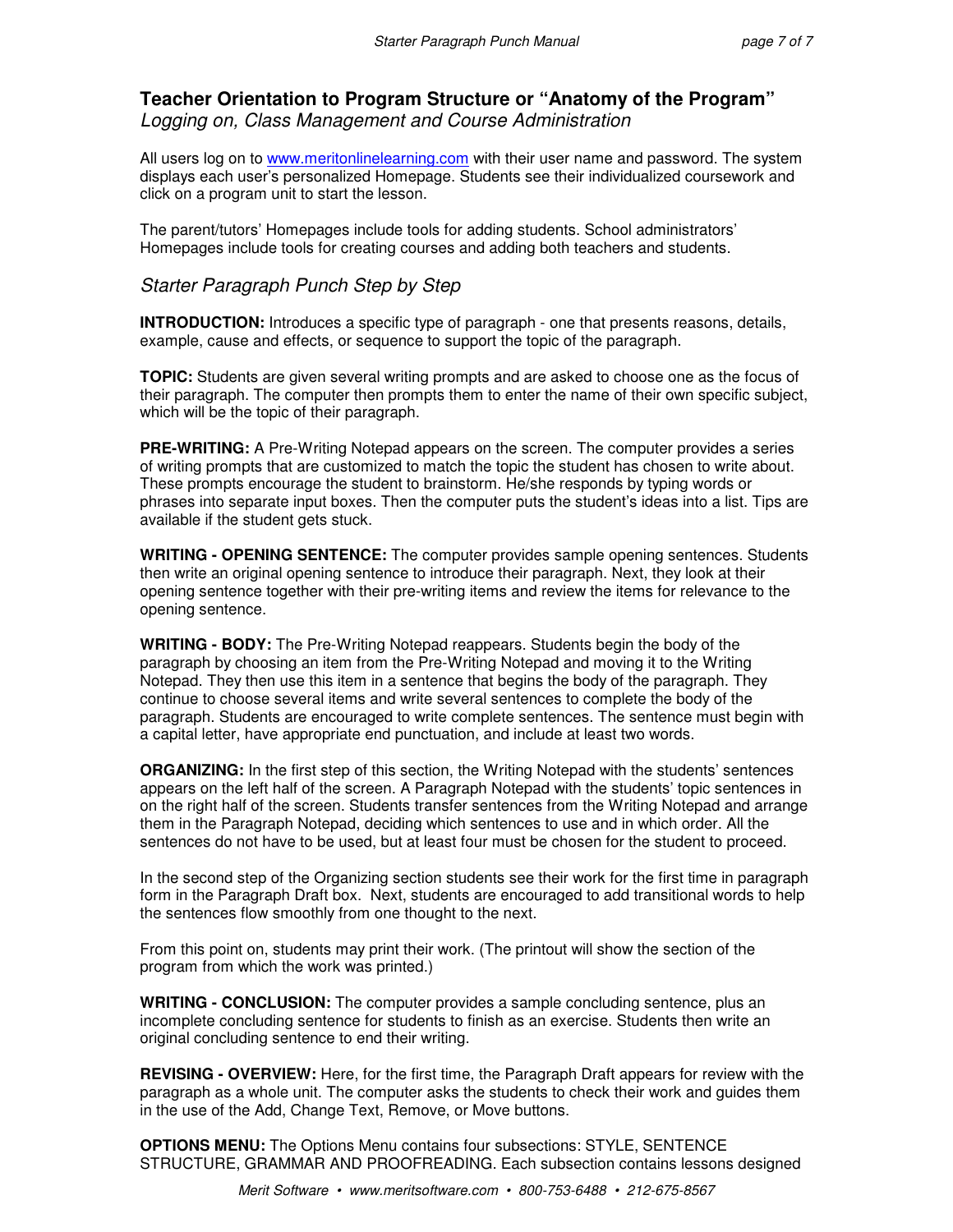to help students improve their writing. (The record-keeping program lets the teacher know which subsections the student has completed.)

**--STYLE:** Students are encouraged to review their choice of nouns, adjectives and verbs. Examples show how changes can make paragraphs more interesting to read.

**--SENTENCE STRUCTURE:** The program reminds students about the common sentence structure problem of incomplete sentences. Examples show how to correct run-on sentences.

**--GRAMMAR:** Students are encouraged to improve their use of commas. Examples show some of the many ways to use commas in a paragraph.

**--PROOFREADING:** The program reminds students about the proper use of capital letters. Examples show students how to use capital letters correctly. Students then revisit their paragraph for spelling errors. Spell checking is available here as review tool. Students are reminded to reread their work after doing a spell check to make sure it makes sense.

**PUBLISHING:** When students arrive at the Publishing section they are given three choices:

Review: Review the revising sections again.

Spell checking: This is an opportunity to review spelling.

Save: This saves the student's work to the student's online portfolio.

After the students' paragraphs are saved, students are presented with these options:

Print: The student's work appears in a browser window for printing. Name and date appear at the beginning of the printout.

Word Processor: Copies the student's work to the Clipboard so that it can be pasted into a word processor document.

New Topic: Allows students to start a new topic without going back to the Learning Center.

**POST PUBLISHED EDITS:** Students can edit their published work from the Post Published Edits tab in the Online Portfolio. From there, in addition to editing their work, students can review previous versions and print their newly updated paragraphs. The paragraph as it was originally published will be preserved both on the Post Published Edits page under the title "Original" and on the Published Paragraph screen.

#### Tracking Students' Work

Administrators and teachers may view students' online portfolios. They can also view and print a variety of reports.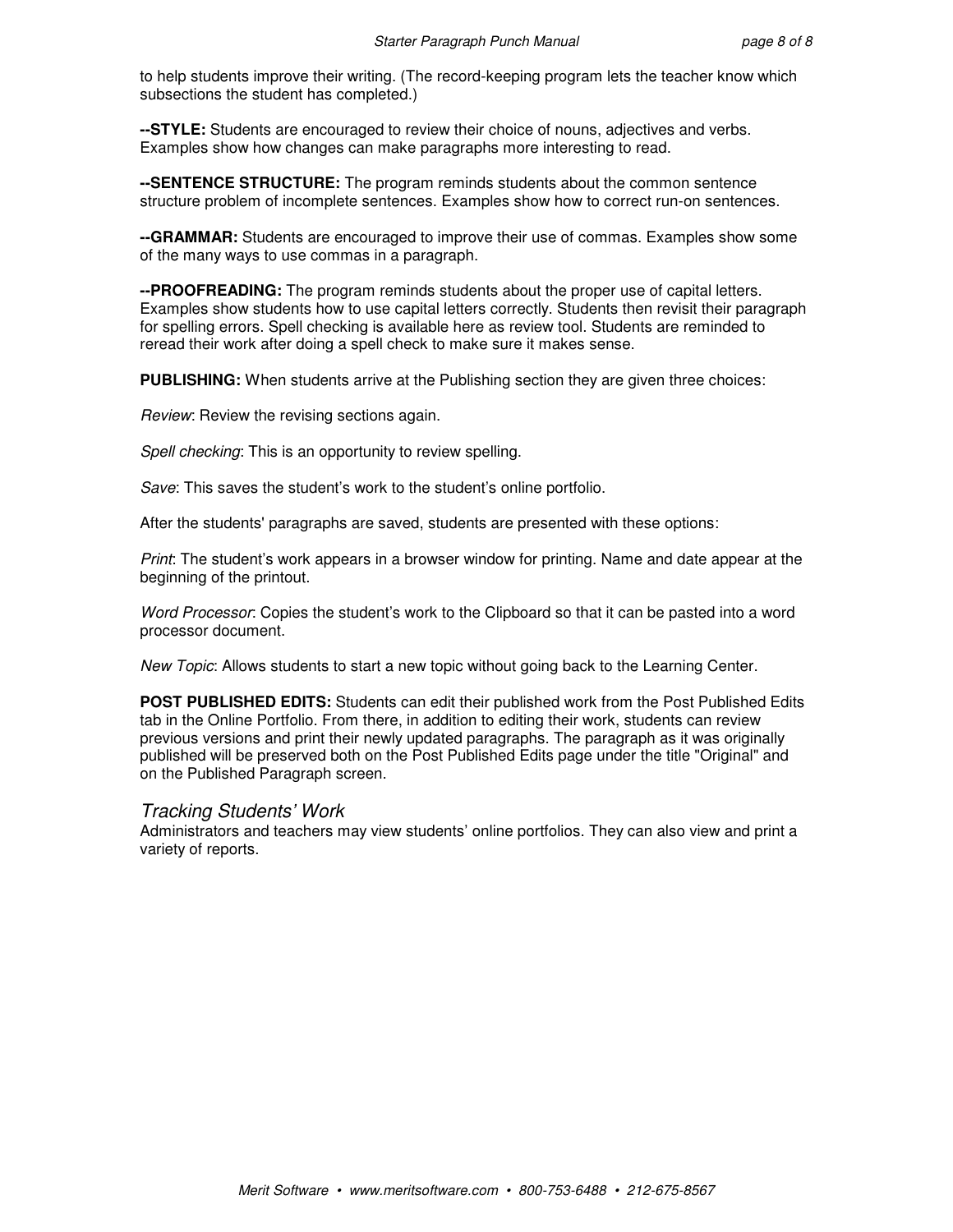# **Content of Starter Paragraph Punch**

 Each unit concentrates on a specific type of paragraph, based on details, reasons, sequence, and example. Here are the topics within each type:

#### **Unit 1: Details**

**Topic:** An imaginary creature - Our imagination can take us to far away places. Humans often wonder about life in outer space. Imagine that you have discovered a new planet. Write about the creatures that live on this planet.

**Tip:** This topic will give you a chance to describe the beings who live on the new planet.

**Topic:** The weather - Everybody has an opinion about the kind of weather they prefer. Write a paragraph about the weather you enjoy most.

**Tip:** This topic will give you a chance to write about weather that you enjoy.

**Topic:** A favorite food - You and your family have just entered a fantastic restaurant. There is no menu there because they can make anything you want, and everything they cook is delicious. Describe what you would order.

**Tip:** This topic will give you a chance to imagine a tasty food made just for you.

**Topic:** A new superhero - You have seen superheroes on television, in movies and in comic books. They have powers and abilities that are amazing. Think about your idea of a superhero and create your own.

**Tip:** This topic will give you a chance to tell about a new superhero that you would create.

#### **Unit 2: Reasons**

**Topic:** A memorable character - Write about a character you remember well from a book you have read. The character could be from a biography (the life of a real person) or from fiction (a made-up story).

**Tip:** This topic will give you a chance to describe someone, either real or imaginary from a book.

**Topic:** A favorite place - There are many places where you spend your time. Think about a favorite place where you feel comfortable. Write about why you enjoy being there so much. **Tip:** This topic will give you a chance to describe your favorite place.

**Topic:** Someone you like - In your life you have many people whom you know well and with whom you enjoy spending time. Think about someone who is important to you and write about that person.

**Tip:** This topic will give you a chance to describe someone you like.

**Topic:** A favorite animal - Which animal do you like to visit most at the zoo? Tell why you chose it.

**Tip:** This topic will give you a chance to write about your favorite animal at the zoo.

#### **Unit 3: Sequence**

**Topic:** Planning a party - Planning a party can be fun, but it requires a lot of hard work. You have been asked to plan a party for your class at your school. You have six weeks to prepare for it. Tell how you would organize it.

**Tip:** This topic will give you a chance to describe how you would organize a party at school.

**Topic:** A birthday present - You want to buy a birthday present for a friend. Describe how you will choose the present.

**Tip:** This topic will give you a chance to tell about buying a birthday gift for a friend.

**Topic:** Making a dessert - Bake sales raise money for good causes. Your school is having a bake sale and you are going to make a special dessert. Describe the steps you will take to prepare this treat.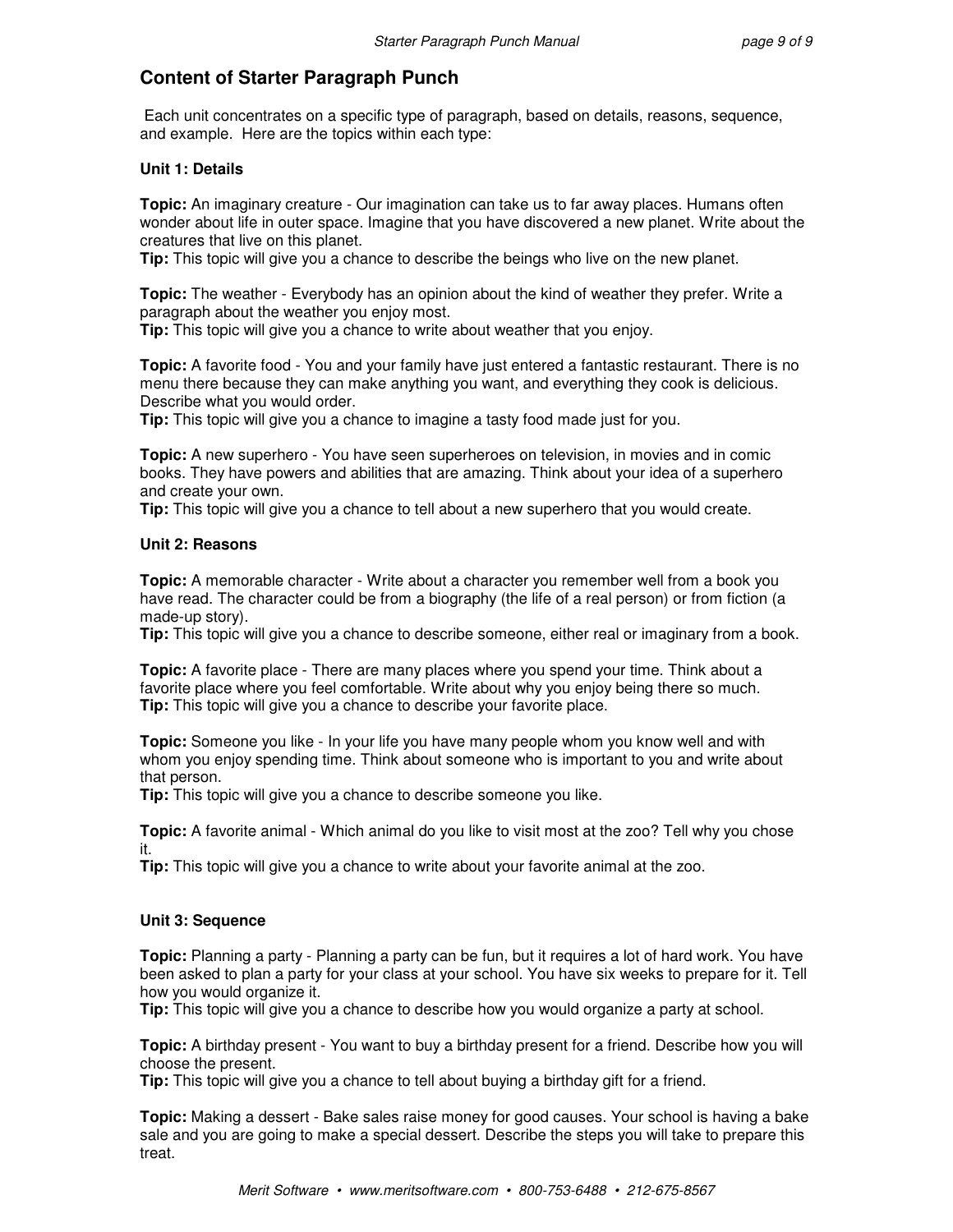**Tip:** This topic will give you a chance to tell how you will bake a dessert.

**Topic:** Losing and founding something - Everyone has lost something and then found it. Write about something you lost and then found.

**Tip:** This topic will give you a chance to describe something you lost and how you found it.

#### **Unit 4: Example**

**Topic:** An enjoyable story - In a book there are many different parts to the story. When you read, you meet people, see different places, and perhaps travel to a different time period. Choose a book that you enjoyed reading and write about it.

**Tip:** This topic will give you a chance to tell about a story that you enjoyed.

**Topic:** A memorable trip - When you travel you can learn many things. Write about a trip that you took to a nearby or far away place. Tell what you learned on this trip. **Tip:** This topic will give you a chance to tell about a trip you remember well.

**Topic:** An imaginary invention - Many of us have ideas for inventions that could make our lives easier. Maybe you have thought about such an invention. Use your imagination to describe something that you would like to invent.

**Tip:** This topic will give you a chance to describe something unusual that you want to create.

**Topic:** A great day - There are great days that we remember. It is fun to look back on these days and think about what made them so wonderful. Write about a great day that you experienced. **Tip:** This topic will give you a chance to tell what you did on a day that you thought was wonderful.

copyright © 2009 Merit Software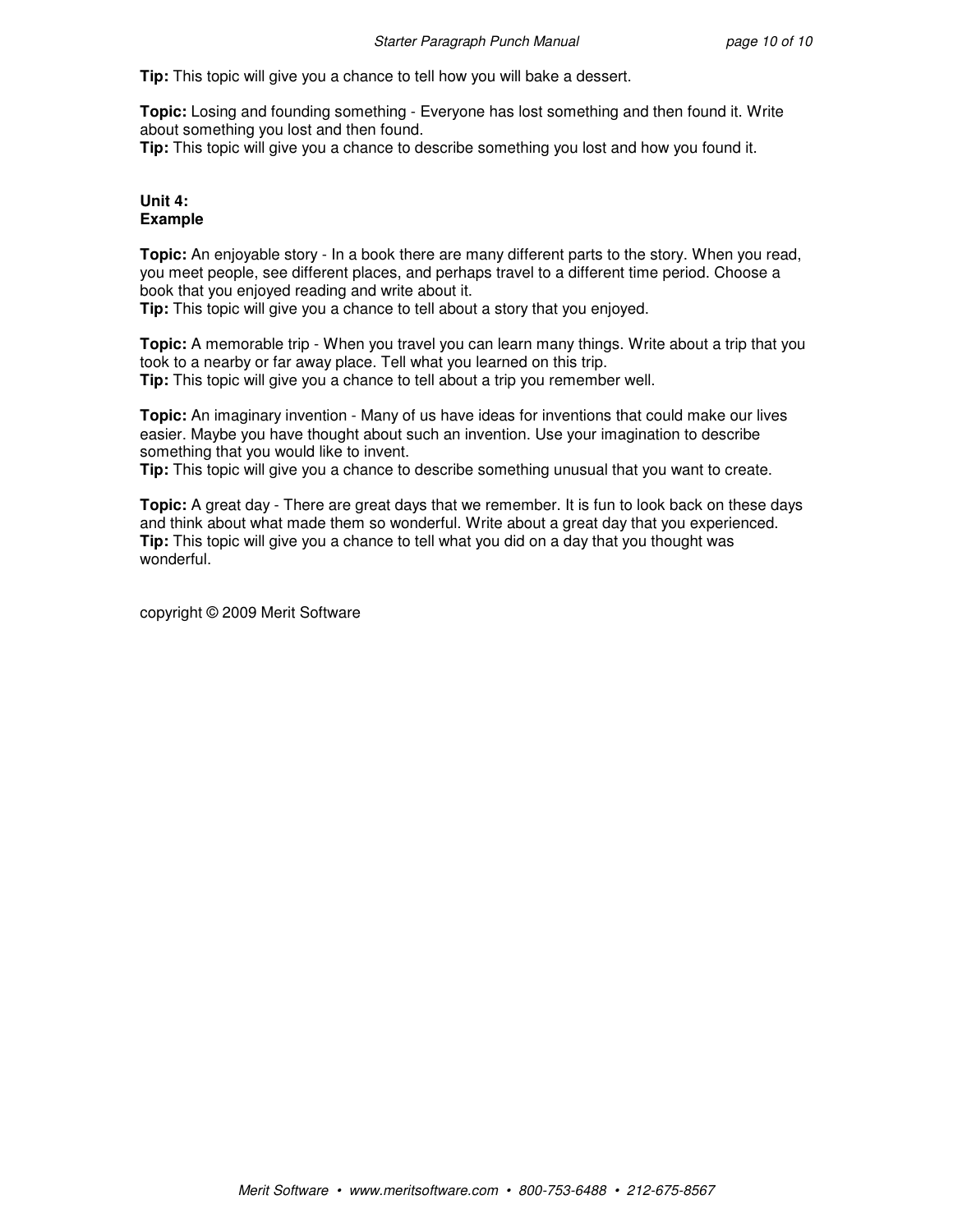# **Merit Writing Assessment Rubric**

Scores from 5 to 1 reflect the range of skills demonstrated in response to each writing assignment.

# **SCORE OF 5**

A 5 writing assignment is **EXCELLENT**. It demonstrates proficiency in response to the assignment. It contains only a few minor errors. A writing assignment with a score of 5:

- is very well organized and developed
- explains a key idea very clearly
- displays variation in types of sentences used
- displays outstanding facility in the use of language, including vocabulary
- is nearly free of errors in mechanics, usage and sentence structure

# **SCORE OF 4**

A 4 writing assignment is **GOOD**. It demonstrates proficiency in response to the assignment. It may contain a number of minor errors. A writing assignment with a score of 4:

- is well organized and developed
- explains a key idea clearly
- provides some variation in types of sentences used
- displays good facility in the use of language and vocabulary
- is generally free of errors in mechanics, usage and sentence structure

# **SCORE OF 3**

A 3 writing assignment is **COMPETENT**. While it demonstrates some proficiency in response to the assignment, it also needs some improvement. It contains a number of minor errors. A writing assignment with a score of 3:

- is adequately organized and developed
- explains a key idea
- displays little variation and some errors in sentences
- displays adequate facility in the use of language
- displays a number of minor errors in mechanics, usage and sentence structure

# **SCORE OF 2**

A 2 writing assignment is **LIMITED**. It demonstrates minimal proficiency in response to the assignment. It needs much improvement. It contains both major and minor errors. A writing assignment with a score of 2:

- is weakly organized and poorly developed
- does not adequately explain a key idea
- shows limited understanding of sentence variety and structure
- displays limited or inappropriate use of language, including limited vocabulary
- displays major and minor errors in mechanics and usage

# **SCORE OF 1**

A 1 writing assignment is **UNSATISFACTORY**. It demonstrates fundamental deficiencies in response to the assignment. It indicates that the student is struggling to write. It contains major errors that need to be dealt with before the minor errors. A writing assignment with a score of 1:

- is not organized and developed
- does not explain a key idea, or goes off-topic
- provides little or no relevant detail
- shows little understanding of sentence structure
- displays inappropriate use of language
- displays many major and minor errors in mechanics, usage and sentence structure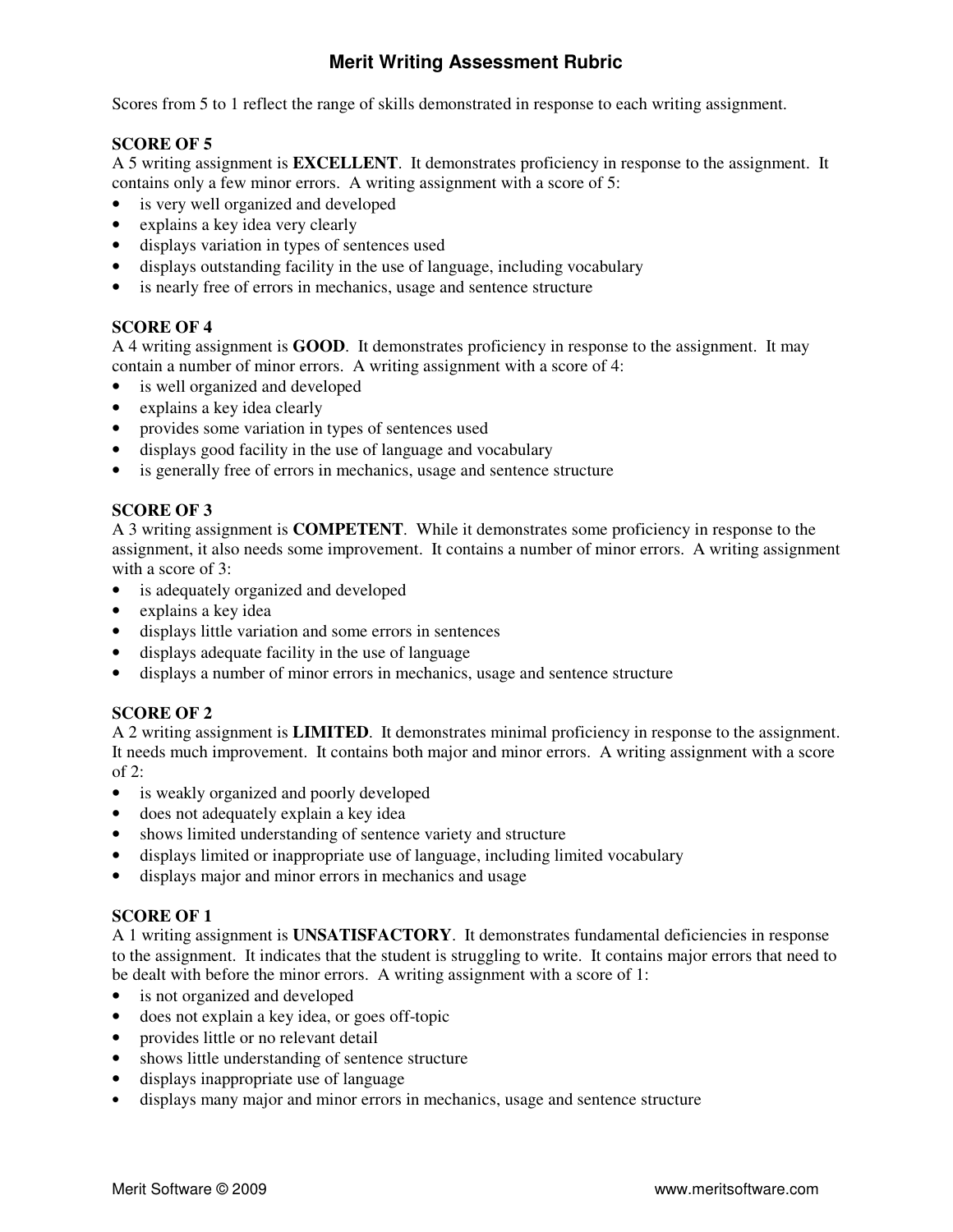| Name<br><u> 1989 - Andrea Aonaichte ann an t-Aonaichte ann an t-Aonaichte ann an t-Aonaichte ann an t-Aonaichte ann an t-</u> | Date<br><u> 1980 - Andrea Station Barbara, amerikan personal (h. 1980)</u> |
|-------------------------------------------------------------------------------------------------------------------------------|----------------------------------------------------------------------------|
|                                                                                                                               |                                                                            |
|                                                                                                                               |                                                                            |
| Topic                                                                                                                         |                                                                            |
|                                                                                                                               |                                                                            |
|                                                                                                                               |                                                                            |

**Brainstorming** 

Use words or phrases.

Ideas **Supporting Details**